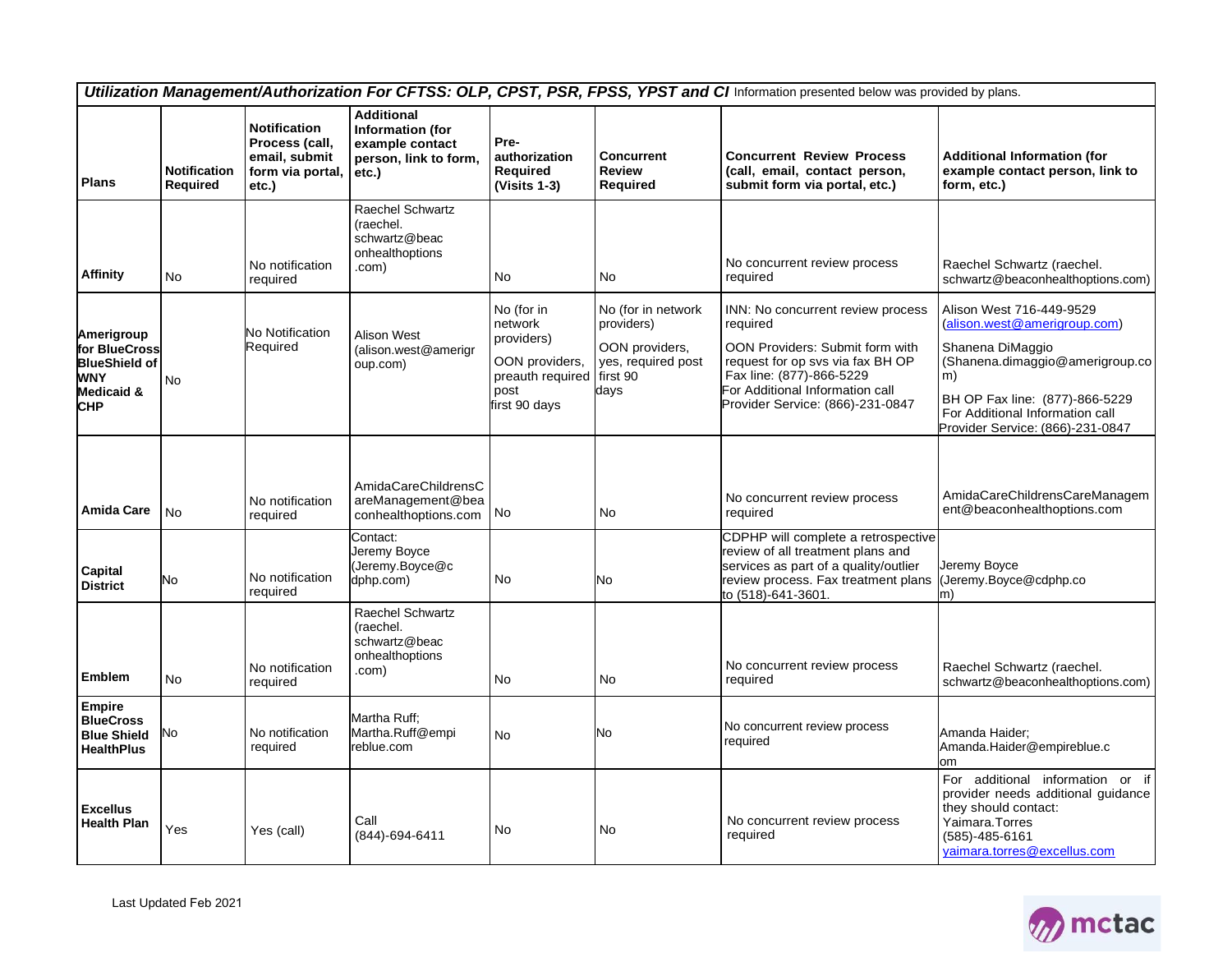| Utilization Management/Authorization For CFTSS: OLP, CPST, PSR, FPSS, YPST and CI Information presented below was provided by plans. |                                                                                                                                   |                                                                                     |                                                                                                      |                                                                                          |                                                                                                                                                         |                                                                                                    |                                                                                      |
|--------------------------------------------------------------------------------------------------------------------------------------|-----------------------------------------------------------------------------------------------------------------------------------|-------------------------------------------------------------------------------------|------------------------------------------------------------------------------------------------------|------------------------------------------------------------------------------------------|---------------------------------------------------------------------------------------------------------------------------------------------------------|----------------------------------------------------------------------------------------------------|--------------------------------------------------------------------------------------|
| <b>Plans</b>                                                                                                                         | <b>Notification</b><br><b>Required</b>                                                                                            | <b>Notification</b><br>Process (call,<br>email, submit<br>form via<br>portal, etc.) | <b>Additional</b><br><b>Information</b><br>(for example<br>contact<br>person, link to<br>form, etc.) | Pre-<br>authorization<br>Required<br>$(Visits 1-3)$                                      | <b>Concurrent</b><br><b>Review</b><br>Required                                                                                                          | <b>Concurrent Review Process</b><br>(call, email, contact person,<br>submit form via portal, etc.) | <b>Additional Information (for</b><br>example contact person, link<br>to form, etc.) |
| <b>Fidelis</b>                                                                                                                       | No                                                                                                                                | No notification<br>required                                                         | Danielle<br>Thomas, (718)<br>685-5238<br>dthomas3@fide<br>liscare.org                                | <b>No</b>                                                                                | Yes                                                                                                                                                     | Call or Fax                                                                                        | Danielle Thomas, (718)-685-5238<br>dthomas3@fideliscare.org                          |
| <b>HealthFirst</b>                                                                                                                   | In-network<br>providers:<br>OLP, FPSS,<br>YPST. CI: No<br>CPST, PSR: Yes<br>OON<br>providers: Yes for online portal,<br>all CFTSS | call, fax                                                                           | Maria<br>Astudillo<br>Email:<br>mastudillo@H<br>ealthfirst.org<br>Phone: (212)-<br>401-8562          | No (for In-<br>network<br>providers)<br>need<br>authorization<br>for all<br><b>CFTSS</b> | In-network<br>providers:<br>OLP, FPSS,<br>YPST. CI: No<br>OON providers CPST, PSR: Yes<br>OON providers:<br>Yes, need<br>authorization for<br>all CFTSS | online portal, call, fax                                                                           | Maria Astudillo<br>Email:<br>mastudillo@Healthfirst.org<br>Phone: (212)- 401-8562    |
| Independent<br><b>Health</b>                                                                                                         | <b>No</b>                                                                                                                         | No notification<br>required                                                         | Raechel<br>Schwartz<br>(raechel.<br>schwartz@beac<br>onhealthoptions<br>.com)                        | <b>No</b>                                                                                | <b>No</b>                                                                                                                                               | No concurrent review process required                                                              | Raechel Schwartz (raechel.<br>schwartz@beaconhealthoptions.<br>com)                  |
| <b>MetroPlus</b>                                                                                                                     | <b>No</b>                                                                                                                         | No notification<br>required                                                         | Raechel<br>Schwartz<br>(raechel.<br>schwartz@beac<br>onhealthoptions<br>.com)                        | No                                                                                       | No                                                                                                                                                      | No concurrent review process required                                                              | Raechel Schwartz (raechel.<br>schwartz@beaconhealthoptions.<br>com)                  |
| <b>MVP</b>                                                                                                                           | <b>No</b>                                                                                                                         | No notification<br>required                                                         | Angela Vidile<br>AVidile@mvphe<br>althcare.com                                                       | No                                                                                       | No                                                                                                                                                      | No concurrent review process required                                                              | Angela Vidile<br>AVidile@mvphealthcare.com                                           |
| Molina<br><b>HealthCare of</b><br>New York Inc.<br>(Formerly<br><b>TotalCare)</b>                                                    | Yes                                                                                                                               | Submit form via<br>fax or portal<br>Fax: (866)-879-<br>4742                         | Kristine.Knoll@m<br>olinahealth<br>care.com<br>(315)-928-4528                                        | No (PAR Only,<br>OON providers<br>need<br>authorization for<br>all CFTSS)                | Yes                                                                                                                                                     | Submit form via fax or portal<br>Fax: (866)-879-4742                                               | Kristine.Knoll@molinahealthcare.<br>com                                              |